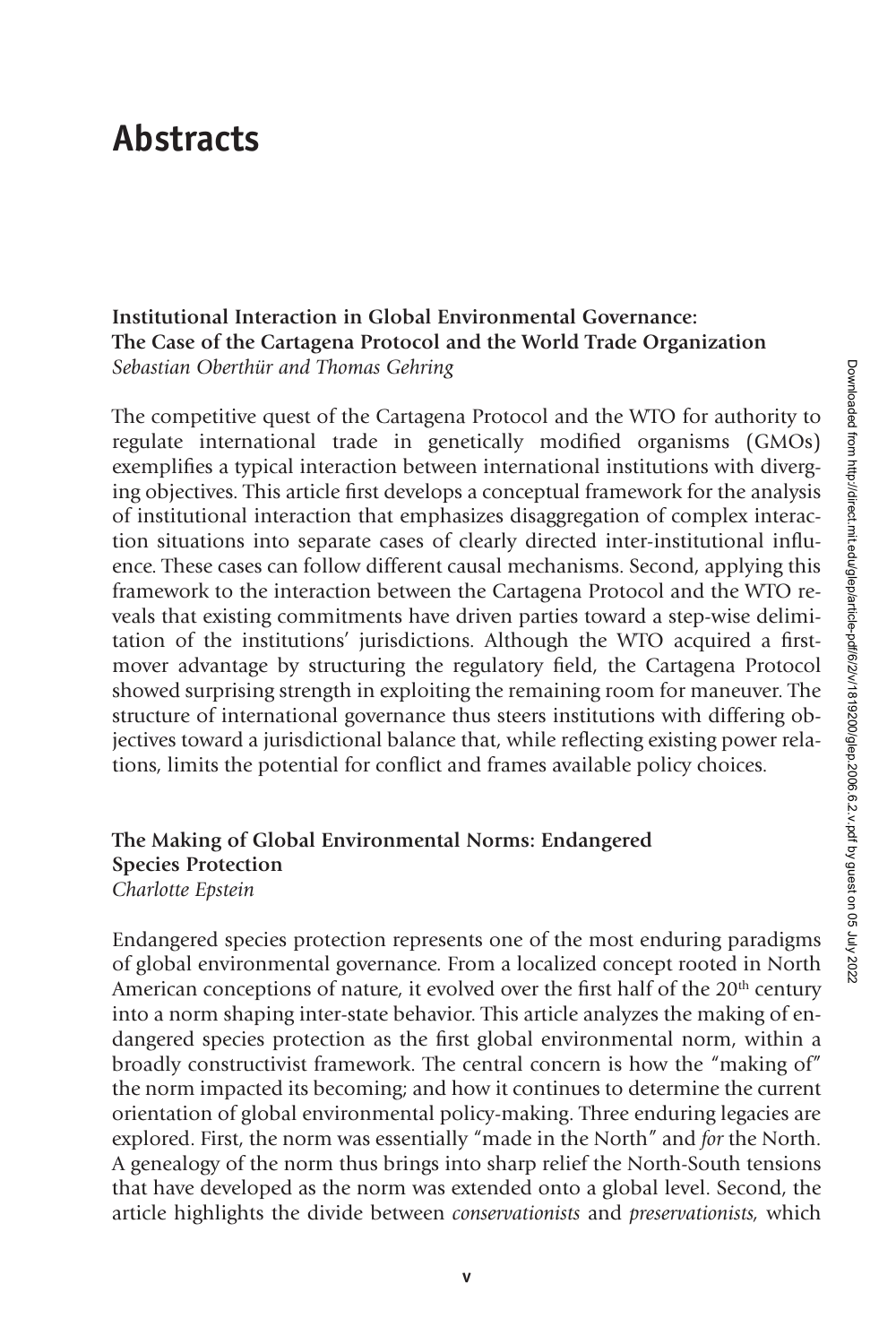continues to plague much policy-making today, as it leads to conflicting visions of global environmental well-being. In a genealogical perspective, this split appears constitutive of the norm itself, and no closer to being resolved. Third, the article examines the targeted single-species approach that was first ushered in by the norm, and has become entrenched as a template for global environmental policy-making at large. There the article asks whether the norm has in fact precluded the passage to more comprehensive, ecosystemic approaches in the making of global environmental policies. Throughout the discussion the whaling issue takes center stage, because of its role in the emergence of the norm, and because of the way it continues to capture recent developments in global environmental politics.

## **When is Sustainable Forestry Sustainable? The Forest Stewardship Council in Argentina and Brazil**

*Ralph Espach*

Despite the proliferation of private regulatory regimes as instruments for global governance, we know little about the operations or effectiveness of these regimes at the national level. This is particularly true in developing countries where these programs are expected to have their greatest impact. This paper examines why it is that in two nations that share several properties believed to support private forms of environmental regulation, the effectiveness of one prominent global program, the Forest Stewardship Council (FSC), should vary so dramatically. Findings indicate that differences in three variables that often support successful private regulation—domestic and foreign market demand, the influence of transnational actors, and state endorsement—do not adequately account for this variation. Instead, factors that promote the supply of local programs have strongly influenced the effectiveness of the FSC in these nations, particularly the social resources and political strategies utilized by program administrators.

### **Shop Right: American Conservatisms, Consumption, and the Environment** *Nadivah Greenberg*

Prevailing American conservative views regarding consumption and the environment have evolved in ways incongruous to a past intellectual legacy. As the world's most voracious consumer and greatest power, the United States possesses a vast global footprint; this historically unprecedented combination of appetite and might translates into both potential and peril. Given that the repercussions of dominant American perspectives are not just domestic, but global, it is imperative to reflect on American conservative ideology. This article begins with an examination of a past intellectual heritage, which extolled virtues such